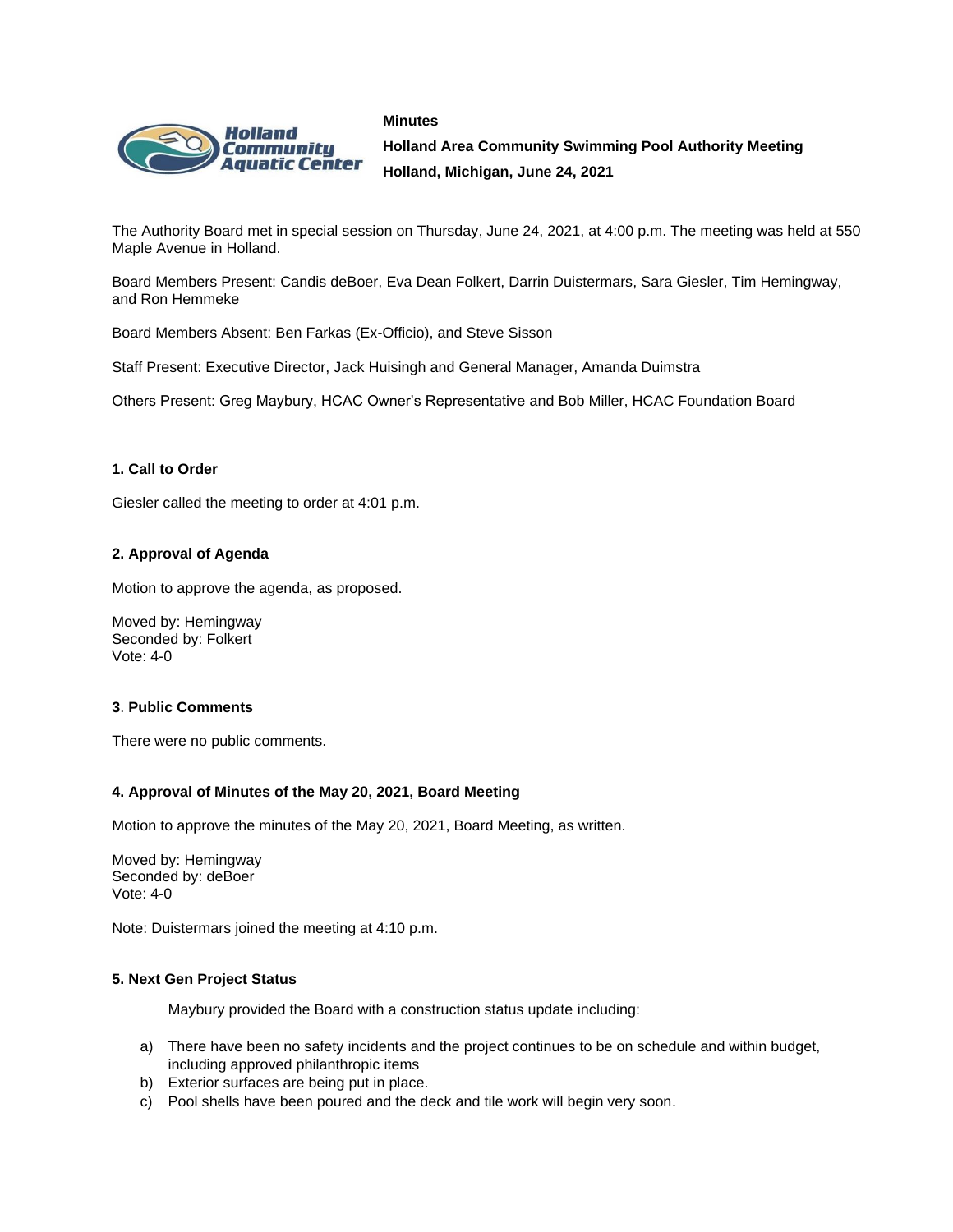Note: Hemmeke joined the meeting at 4:20 p.m.

### **6. HCAC Foundation Report**

Bob Miller provided the Board with a brief HCACF update including:

- a) There will be an open house event for HCAC Foundation donors and their invited guests on Oct. 5.
- b) Fundraising totals to date include approximately \$1.7 million in donations/pledges, \$300K in endowments, and \$1.3 remaining toward the \$3 million goal.
- c) The Holland Visitors Bureau has pledged \$50K over 3 years to achieve naming rights to the children's fountain in the splash pool.
- d) Miller provided the Board with the HCACF Membership guidelines document for consideration.

### **7. HACSPA Committee Reports**

- a) **Executive Committee** Giesler reported for the Executive Committee
	- i) FY2020-21 Remaining expenses have been reviewed and approved.
	- ii) FY2020-21 Capital purchase to replace the 1998 boiler has been approved.
	- iii) The committee has discussed labor shortage challenges.<br>iv) Monthly and Quarterly Board Meetings were proposed as
	- Monthly and Quarterly Board Meetings were proposed as follows:

*1. Regular Quarterly Meetings* Sept. 23, 2021 Dec. 16, 2021 March 17, 2022 June 23, 2022

2. *Special Monthly Meetings* July 15, 2021 Aug. 19, 2021 Oct. 21, 2021 Nov. 18, 2021 Jan. 20, 2022 Feb. 17, 2022 April, 21, 2022

Motion to approve the Regular and Special Meeting schedule as proposed. Moved: Hemingway Seconded: Duistermars Vote: 6-0

v) Board Officer Appointments – Giesler proposed that the current slate be carried over for the upcoming fiscal year, as follows:

Chair – Giesler Vice Chair/Secretary – Duistermars Treasurer – Hemingway

Motion to approve the Board Officers as proposed. Moved: deBoer Seconded: Folkert Vote: 6-0

vi) Committee Appointments – Giesler proposed that the committee appointments be set as follows:

Executive Committee – Hemingway, Giesler, Duistermars Finance Committee – Hemingway, Giesler, Sisson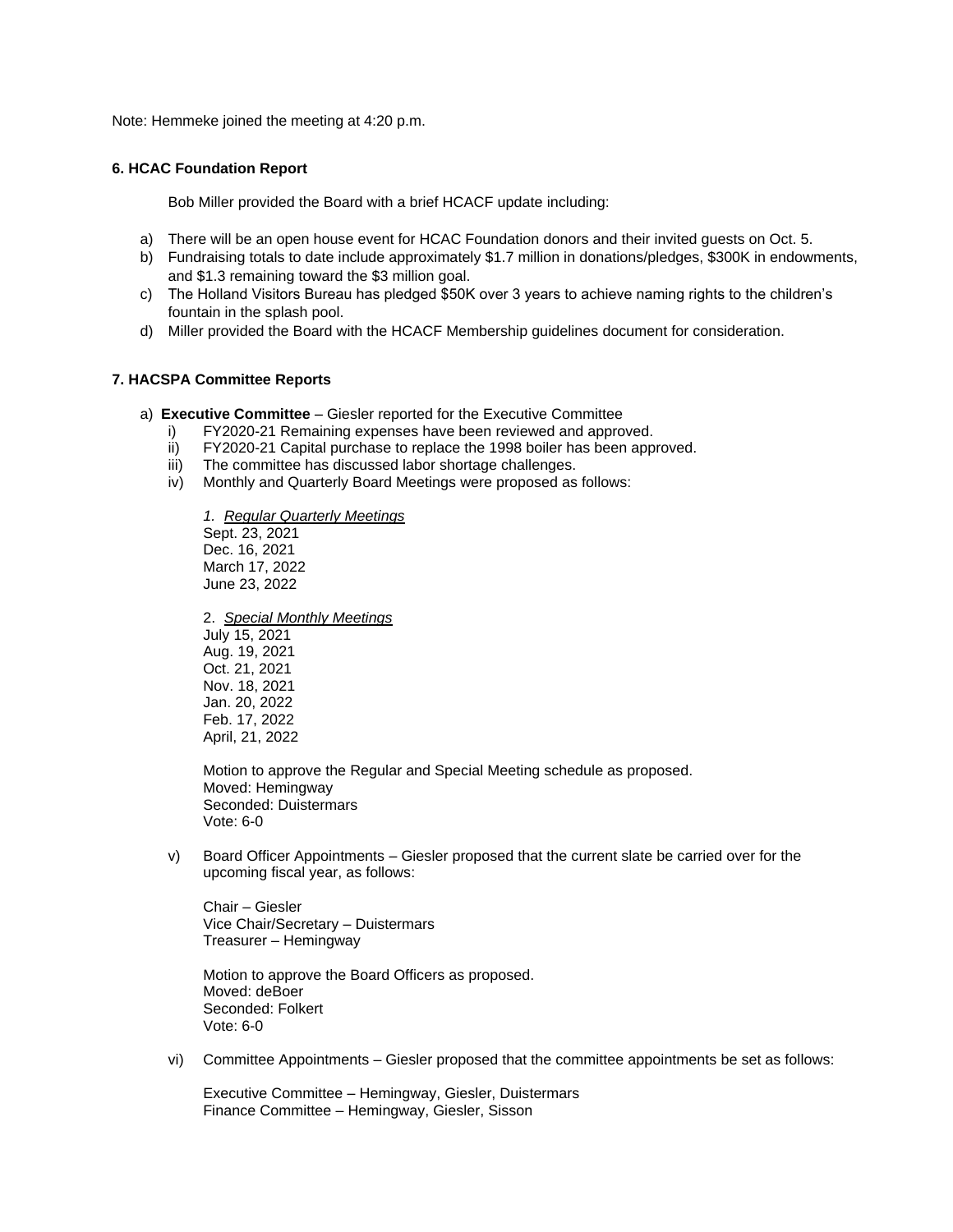Safety & Communications Committee – Duistermars, deBoer, Folkert

Motion to approve the Committee Appointments as proposed. Moved: Duistermars Seconded: deBoer Vote: 6-0

- b) **Finance Committee** Hemingway presented requested proposals from the Finance Committee:
	- i) Request approval to replace the 1998 Boiler #14 at a replacement cost of \$73,825 with DHE.

Motion to approve the replacement of 1998 Boiler #14 as proposed. Moved: Hemingway Seconded: Giesler Vote: 6-0

ii) Request to approve annual budgets as reviewed and proposed by the Executive and Finance Committees.

|    |               | Revenue     | Expenses    | Net           |
|----|---------------|-------------|-------------|---------------|
| а. | Debt          | \$1,676,483 | \$1,768,700 | $($92,217)^*$ |
|    | b. Operations | \$2,550,000 | \$2,350,000 | \$200,000     |

\*Reducing existing Debt Balance Fund.

Motion to approve FY2021-22 Operations and Debt budgets as presented by the Finance Committee. Moved: Hemingway Seconded: Giesler Vote: 6-0

- c) **Safety and Communications Committee** Duistermars presented the following requests:
	- i) Request approval to for Logos #1 and #2 as presented by the committee.

Motion to approve two logos as requested: Moved: Duistermars Seconded: Folkert Vote: 6-0

Note: Hemingway was excused from the meeting at 5:10 p.m.

ii) Request to consider various tag lines and discuss.

Motion to table the tag line discussion until the July 15 meeting. Moved: Duistermars Seconded: deBoer Vote 5-0

# **9. Executive Director Update (Huisingh)**

- a) June 1, 2021 COVID restriction change; no masks for those vaccinated, 50% capacity, HCAC will add pubic open swim.
- b) June 22, 2021 State of Michigan ends masks requirements, COVID screening is no longer required, HCAC is allowed to move to 100% capacity.
- c) HCAC schedule will remain Monday Saturday, due to labor shortages.
- d) Wage increases have been required in order to secure staffing.
- e) School lessons ended the year "in person" and summer lessons have been filling up.